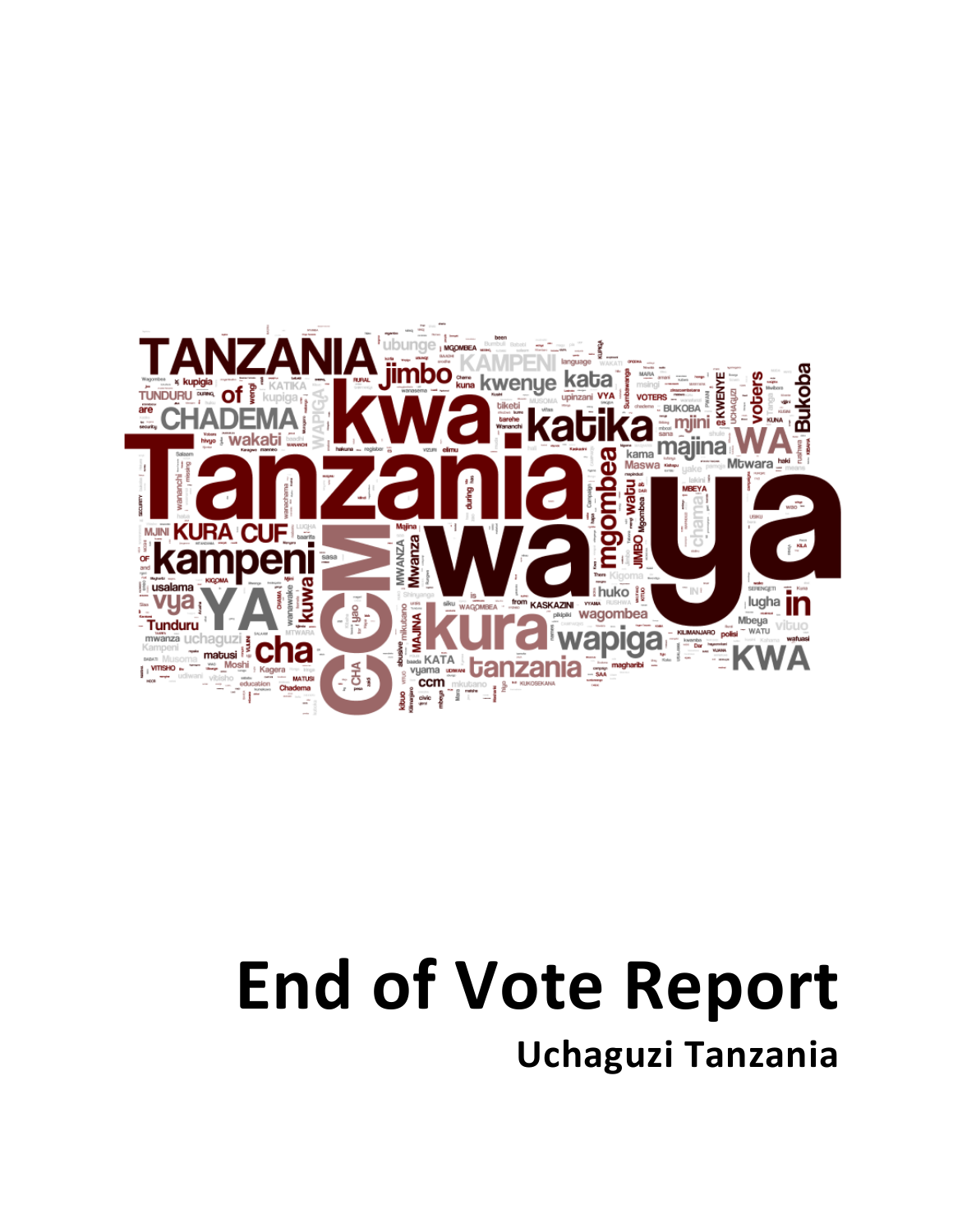## **About!Uchaguzi**

www.uchaguzi.or.tz is a platform that leverages on **USHAHIDI's** web and mobilebased software, enabling unprecedented collaboration between election observers and citizen's to monitor elections in near-real time. UCHAGUZI is a collaborative initiative between TACCEO, Tanzania; **HIVOS** , Netherlands; Haki Elimu, Tanzania; Jamii Forums, Tanzania; **TWAWEZA**, CRECO, Kenya in association with **USHAHIDI** and **SODNET**, Kenya as technology & strategy partners.

The UCHAGUZI platform provides simple technology tools to extend the role and responsibility of citizen's to actively engage in the protection of democracy while ensuring that government as the provider of electoral services actively responds to their demands.

**UCHAGUZI** works to extend the common practice of election observation in seeking to engage citizens or "crowd" in election monitoring as a valuable source of information for election observers to "verify" and "amplify" to the respective electoral authorities or security personnel in case of violence in near real time. By engaging the authorities and making visible their responses, UCHAGUZI increases transparency and accountability in the electoral process by making these interactions open to public scrutiny.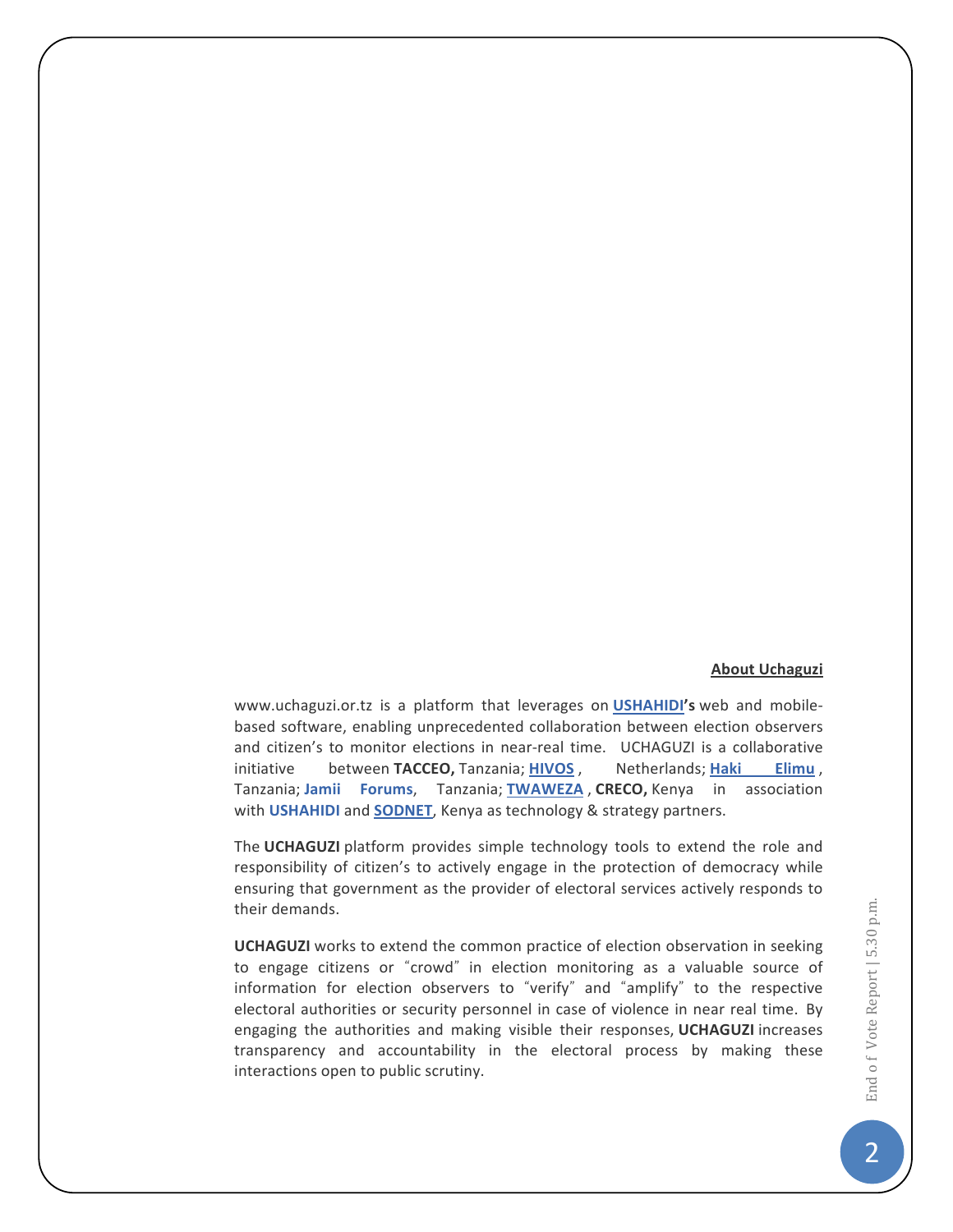The Tanzania election to be held in October 31, 2010 is deemed as one of the most closely contested Elections in the Country's history. Civil society organizations from Tanzania under TACCEO (Tanzania Civil Society Consortium for Election Observation) together with partners from Kenya through the support of development partners have been monitoring this year electoral process.

This year's general election monitoring has used mobile and web based technology in observation and reporting. The use of these tools has also enabled Tanzanian citizens to amplify their concerns, observations and issues mainly through an SMS short code 15540, twitter hashtag #uchaguzitz and email: uchaguzitz@gmail.com. The use of technology has also enabled observers to direct these concerns to the respective authorities responsible for election and security in near real time.

So far two state of the nation reports have been distributed by Uchaguzi: one on the Eve of Elections, Oct 30, 2010 at 6.30 p.m. and another at Mid-day today.

As at the close of polling stations today, the following are UCHAGUZI findings.

## Total Reports **Avg Reports** Verified Per Day 1068 64.5 74.52% Nairobi ALL CATEGORIES ö o Nguluni е POLICE ACTION **Tsavo** East National Park SECURITY ISSUES lational Park Tsavo West Malindi<br>National Park Burund **POSITIVE EVENTS Mo** nazi **HATE SPEECH** 32 **VOTE COUNTING & RESULTS** 20 Únited hlic **POLLING STATION** of Tanzania Moba **LOGISTICS** Ruaha National Park **BALLOT ISSUES** Lubika **VOTER ISSUES** c Selous Game Reserve **OTHER ISSUES WITH OFFICIAL ACTORS** Chinsa Chilumba  $T2$ **MATERIALS & EQUIPMENT** Banoweulu Man data 82010 Europa Technologies, Google, Tracks4Africa - Terms of Use Game Reserve Scale =  $1:7M$ 28.91602, -0.87887 EPSG:900913 **CAMPAIGN PROMISES**

**Sunday, October 31, 2010 5.30!p.m.**

A total of over 4,833 reports have been received on the Uchaguzi Platform. 1,068 reports have been processed and mapped in 2,471 locations across Tanzania on www.uchaguzi.or.tz with 74.5% verified by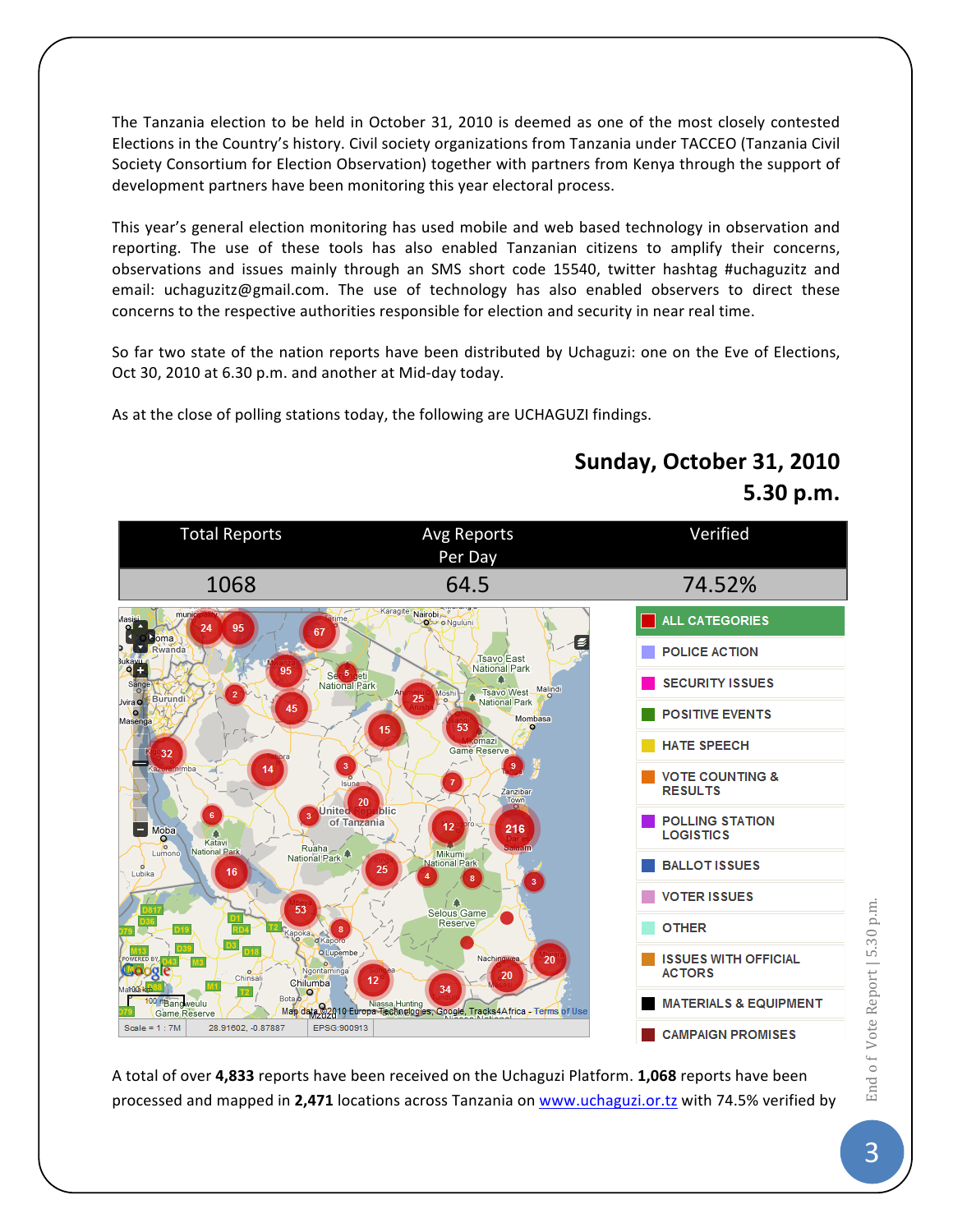TACCEO. The verification process involved actual phone calls to citizens amplifying the specific concerns for clarity or for greater detail in case of reports that require appropriate authority action. The process is generally smooth and peaceful in all parts of the country.





The Postponement of Elections by the NEC and ZEC have however caused unrest in Zanzibar and the Mainland. Observer reports sent to UCHAGUZI confirm incidences of violence as a result of this decision that seems to have been based on insufficient ballot papers. Though the decision was made at NEC yesterday, the information was only communicated today.